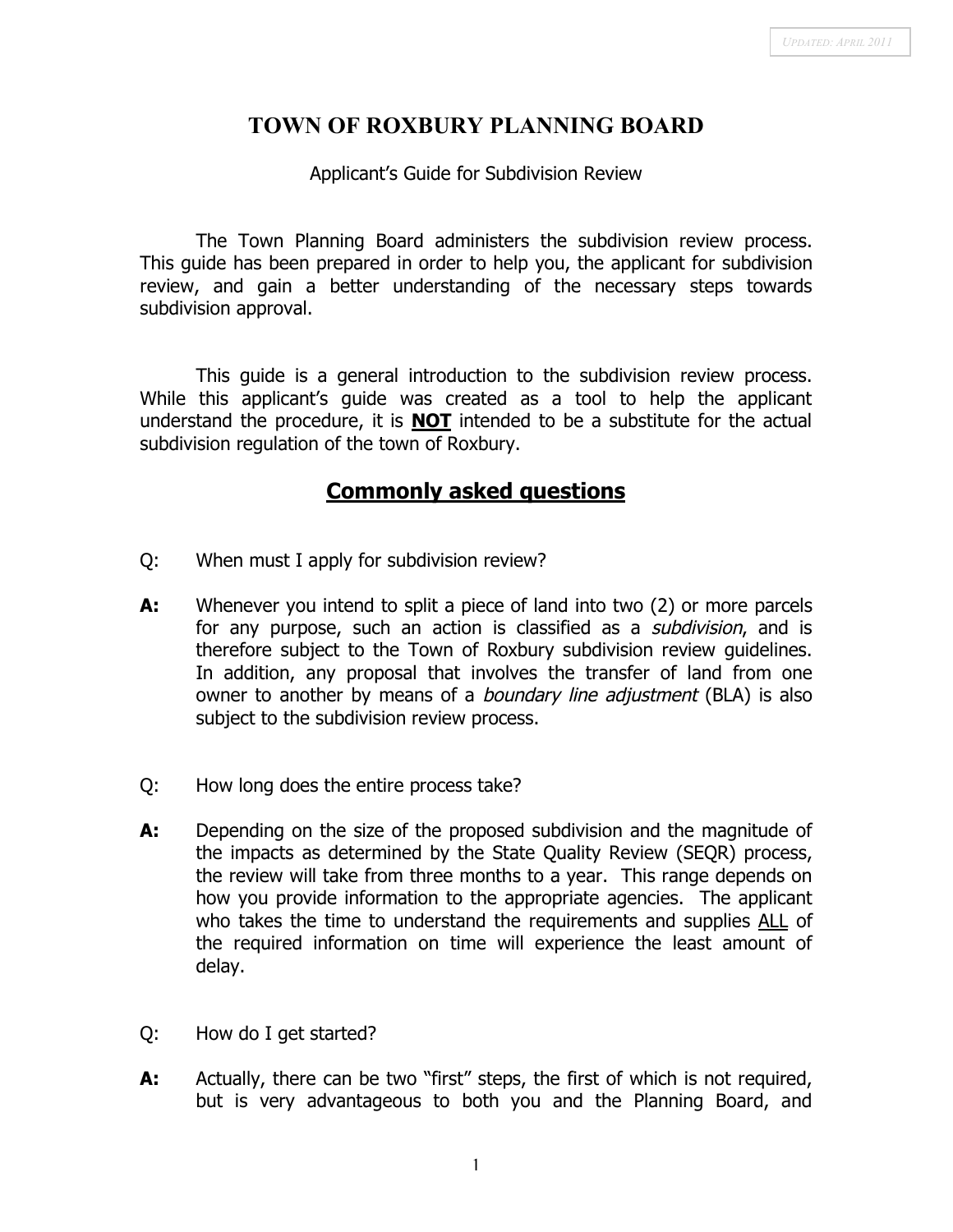therefore, highly advised. This optional first step is an informal conference with the Planning Board to discuss the procedure for approval of a subdivision and the requirements as they may pertain, including the general layout of lots, new roads/road improvements, drainage, sewer, fire protection, and other similar matters. The applicant will also be advised of the necessary forms for Sketch plan review and of the requirements for compliance with State Environmental quality review Act procedures. The initial conference is a good opportunity for the Planning Board to satisfy any concerns or questions the developer may have.

The first required step is Sketch Plat Review. A sketch plat is a low-cost preliminary map of your proposal that shows your property and the property of your neighbors, in addition to general information regarding the proposed subdivision. There is no need for a surveyor or engineer to create such a map, a tax map or hand drawn sketch with the approximate dimensions of your proposal will suffice. The intent of the sketch plat process is to allow for a very general review of your proposal at the earliest time possible. If the Planning Board has some recommendations or concerns at this time, your plans can be modified accordingly before the cost of a survey is incurred, thus saving you money. In addition, requests for waivers of certain requirements can be made during sketch plat review. Again, the initial conference is optional, and the Sketch Plat conference is required.

- Q: Will I have to have the property surveyed?
- **A:** Yes. Only under VERY LIMITED circumstances can a survey be waived. Such a request must be made in writing, early on in the process. The Planning Board will consider the magnitude of your project, the existing conditions, possible adverse effects, and after weighing all of the factors at hand, may waive the required survey.
- Q: How does the waiver process work?
- **A:** At the informal conference and/or the sketch plat conference, the Planning Board will discuss with you the requirements of the subdivision review process. Any application for subdivision plat review MUST include ALL of the requirements listed in the Town's subdivision regulations and ALL requirements as prescribed by the Planning Board unless an application for a waiver has been filed and approved. Please realize that the board cannot waive the requirements of the SEQR process, of a public hearing, or of County Planning Board Review as required under general municipal law. Applications for such waivers will be automatically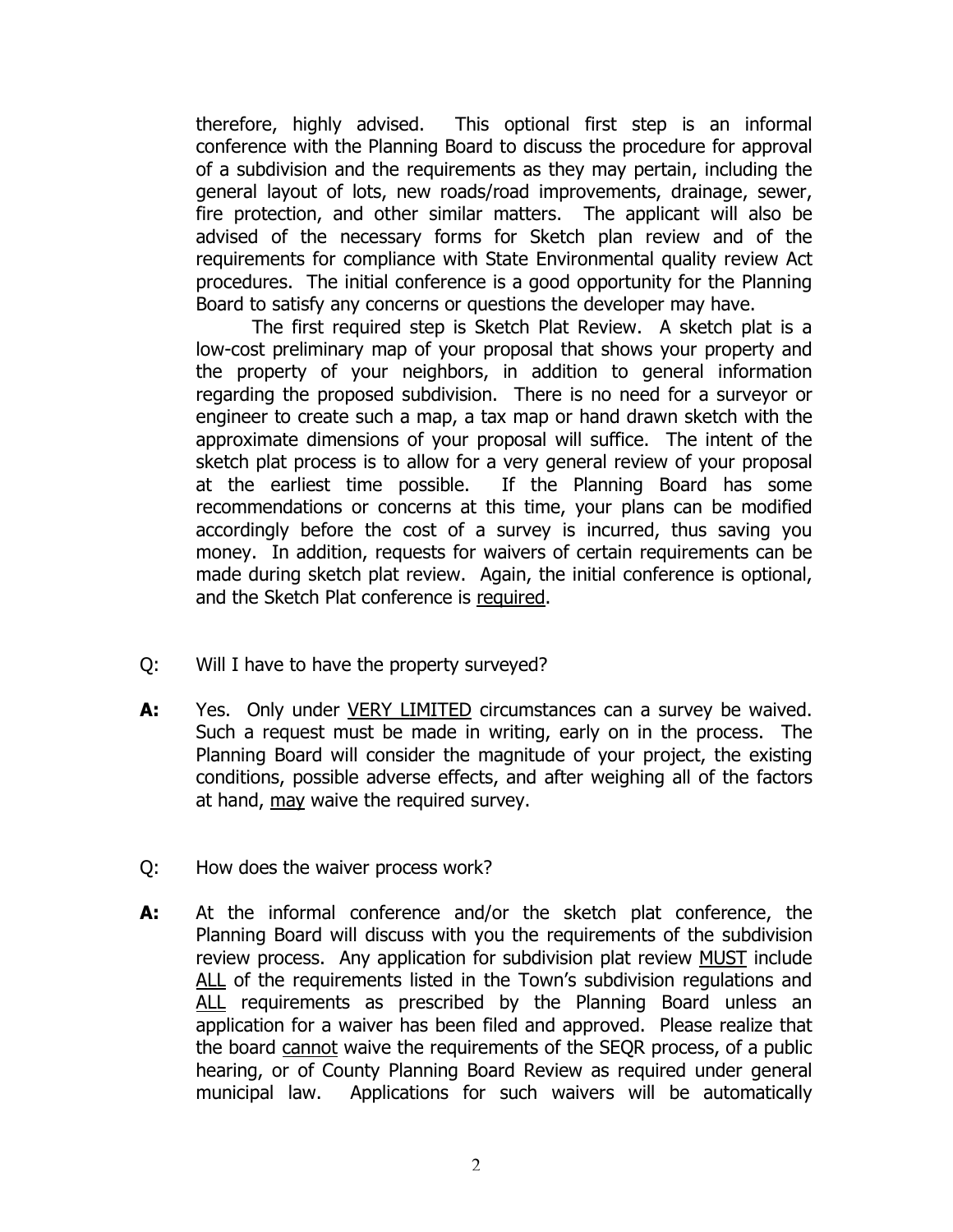disapproved. To apply for a waiver of requirements of subdivision review, use the application for subdivision review included in this packet. List the waivers you wish to be granted and the reason for such. Again, the only time to apply for a waiver is as the sketch plat stage.

- Q: Do I need to have soils testing?
- **A: YES**, The Town of Roxbury requires soils testing on **all** lots of Minor or Major subdivisions. One (1) deep test pit and one (1) percolation test are required for every newly created lot. Testing must be done by a licensed engineer or a by a qualified soil scientist. A minor subdivision is a division of a piece of land into no more than three (3) lots, inclusive of the original. Any subdivision of more than Three (3) lots is a major subdivision.
- Q: Can the Town Board reverse the decision(s) of the Planning Board on a subdivision?
- **A: No**. An aggrieved person may appeal to the New York State Supreme Court under Article 78 of the civil practice law, but the Town Board does not have the authority to reverse a decision of the Planning Board.

### Contact Information

| Joseph Farleigh - Planning Board Chairperson                                          | $(607)$ 326-7528 |
|---------------------------------------------------------------------------------------|------------------|
| William Walcutt - Building Inspector                                                  | $(607)$ 326-7643 |
| Delaware County Planning Department                                                   | $(607)$ 746-2944 |
| Delaware County Highway Department                                                    | $(607)$ 746-2128 |
| NYS Dept. of Environmental Conservation,<br>Stamford Office, Lands & Forests Division | $(607)$ 652-7365 |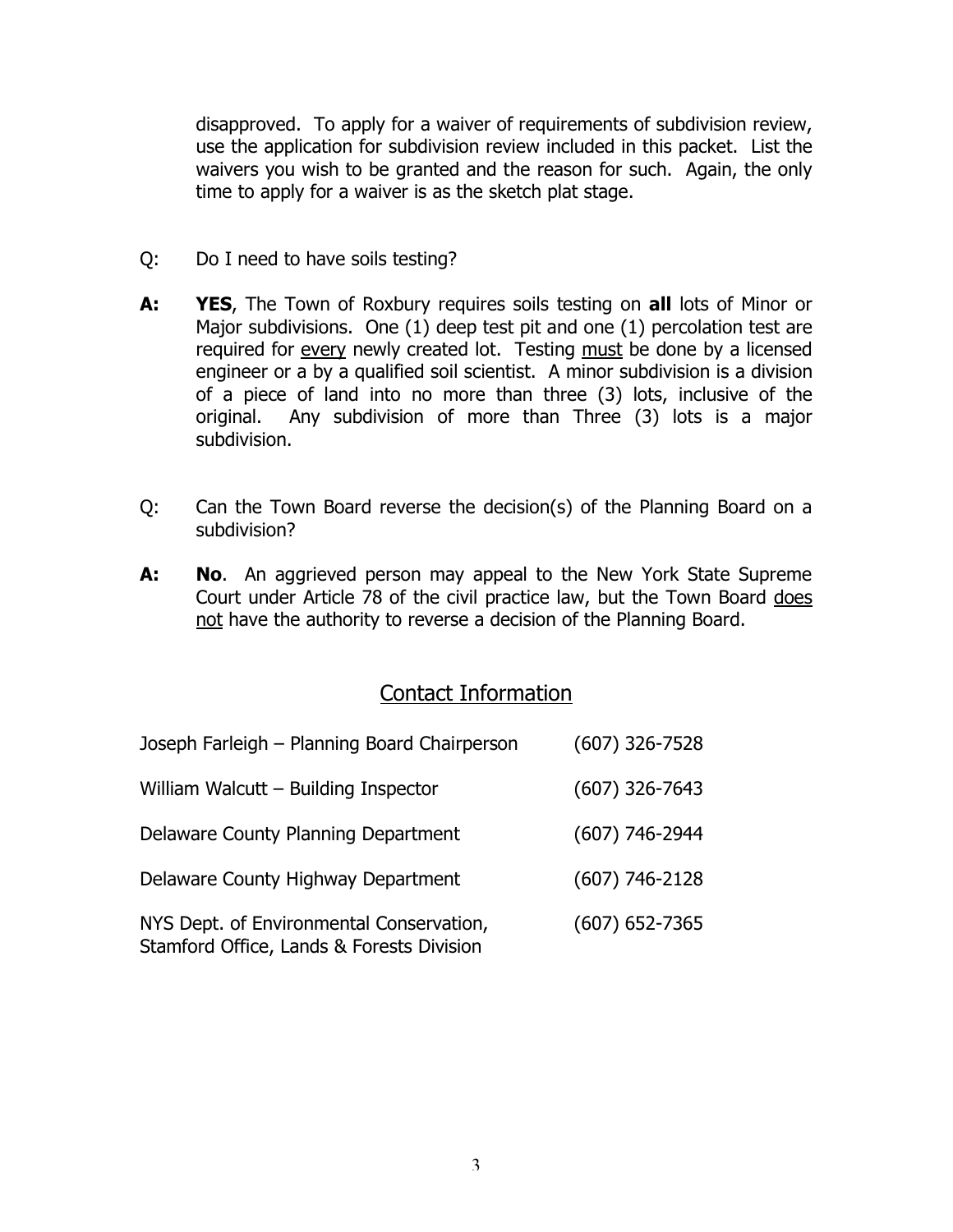# **Town of Roxbury** Applicant's Guide for Subdivision Review

# Procedural Instructions

- **STEP # 1** Contact Planning Board to arrange an informal conference. (Not required, but recommended).
- **STEP # 2** Complete numbers 1, 2, & 3 below.
- **STEP # 3** Subdivisions classified as "Minor" must complete numbers 4, 6, 7, and 11 upon notice by the Planning Board. Subdivisions classified as "major" must complete numbers 5-10, and 11 upon notice by the Planning Board.

---------------------------------------------------------------------------------------------------

- 1. Complete Sketch Plat application.
- 2. Bring three (3) copies of the completed sketch plat, based upon the criteria presented on the checklist enclosed, to the regularly scheduled Planning Board meeting. Pay Sketch Plan Review fee at the time of application.
- 3. Attend the Planning Board meeting to review the sketch plat application. Meeting scheduled for  $*$ .
- 4. Notify all property owners by certified mail within 500' of the parcel being subdivided, 10 days prior to the public hearing. Bring proof of mailing with you to present to the Planning Board.
- 5. Ensure that you have included an Agricultural data form (included on Towns website or from the Town Clerk) if your property is in or within 500' of an active farm.
- 6. Complete Final Plat application and bring three (3) copies of the Minor Final Plat, based on the criteria presented in the attached checklist, in addition to all required reports and forms to the regularly scheduled Planning Board meeting. Pay required fee(s) at the time of application.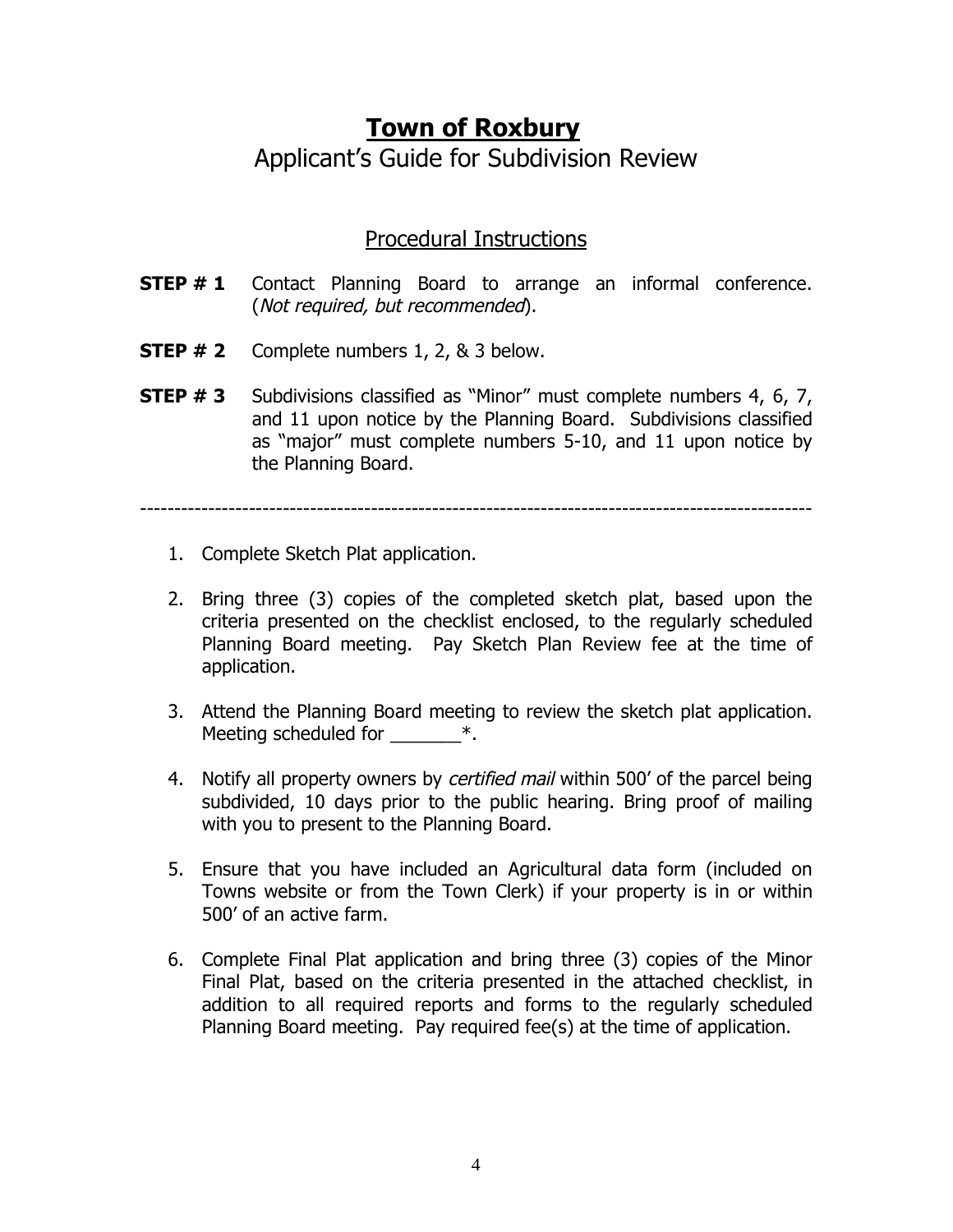- 7. Complete Preliminary Plat application and bring four (4) copies of the Major Preliminary Plat, based on the criteria presented in the attached checklist, in addition to all required reports and forms to the regularly scheduled Planning Board meeting. Pay Major Subdivision Preliminary Plat fee at the time of application.
- 8. Attend the Planning Board meeting to review the plat. Meeting scheduled for  $*$ .
- 9. Attend the public hearing scheduled for  $\blacksquare$
- 10. Within six (6) months of approval of the preliminary plat, complete Final Plat application and bring three (3) copies of the Major Final Plat, based on the checklist supplied, in addition to all required reports and forms to the regularly scheduled Planning Board meeting.
- 11. Attend the Planning Board meeting to review the plat. a. Meeting scheduled for \_\_\_\_\_\_\_\_\_\_\_\_\_\_\_\_\_\_\_\_\_.

\_\_\_\_\_\_\_\_\_\_\_\_\_\_\_\_\_\_\_.

- 12. 10. Attend the public hearing, if one is required. Hearing scheduled for
- 13. Within sixty-two (62) days, applicant files the approved plat with the county clerk's office.

### **1 Reminder**

**\*** The Roxbury Planning Board meets at 7:30pm on the third Wednesday of each month. Please contact the Chairperson to be placed on the agenda for the month that you will be in attendance.

 $1$  This checklist is not a substitute for the Town of Roxbury's subdivision regulations. It is the responsibility of the Applicant/s to ensure they have reviewed and included all subdivision requirements listed in the Towns regulations.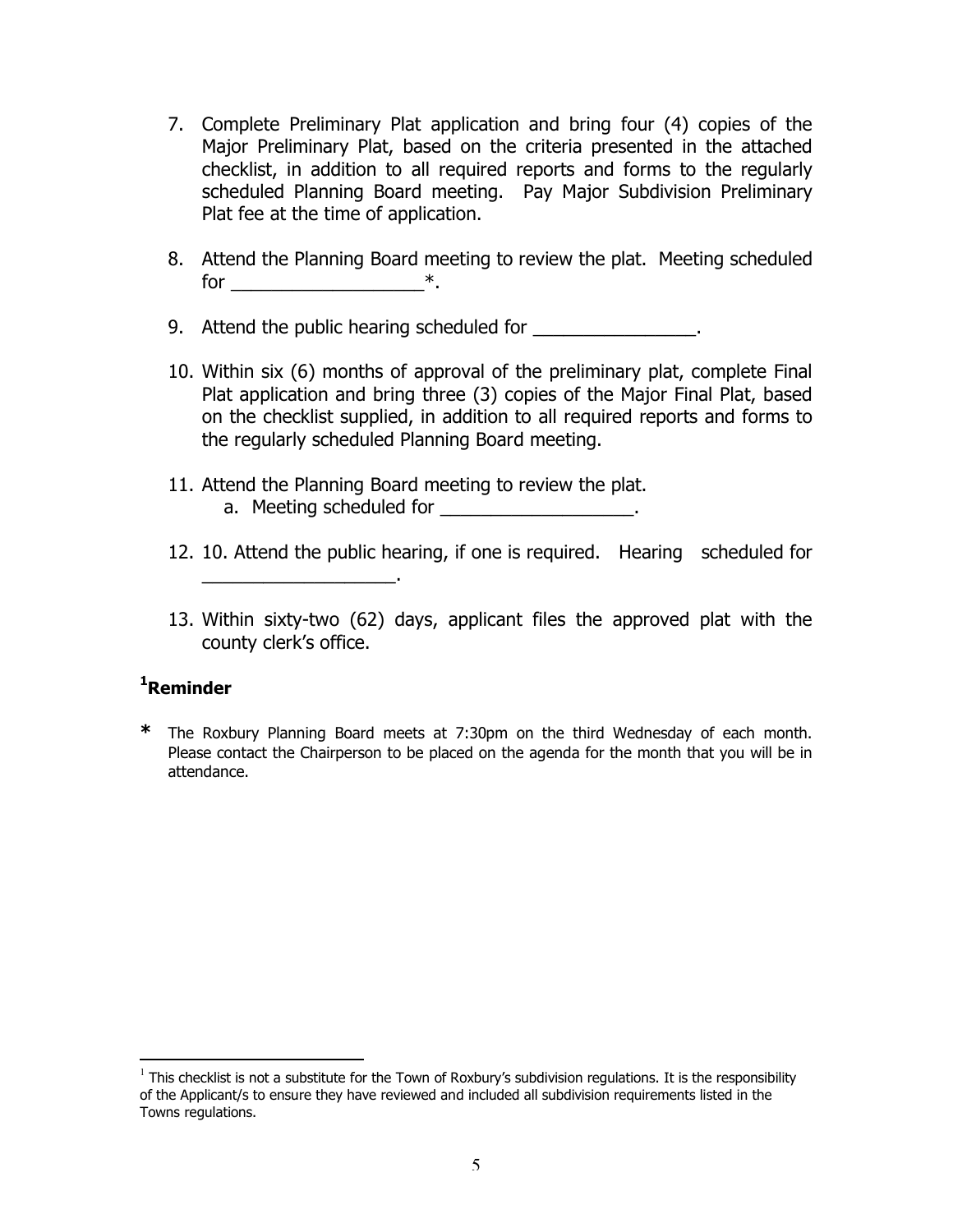# Checklist for **Sketch Plat** Review

- \_\_\_1. Sketch plat based on a tax map or similarly accurate base map. Must show entire tract on one (1) or more sheets taped together.
- 2. Scale: Not less than  $1"$ =400'
- \_\_\_3. North Arrow
- \_\_\_4. A location map showing relationship of The proposal to existing community facilities such as roads, schools, public lands, park, and fire, school, and agricultural districts.
- \_\_\_5. Existing structures, property lines, railroads, streams and/or watercourses, wooded areas, and other significant features within the area(s) to be subdivided and within two hundred feet (200') thereof.
- \_\_\_6. Labeled names of all adjoining property owners within five hundred feet (500') of perimeter boundary of the subdivision as disclosed by the most recent tax records.
- \_\_\_7. Name of proposed subdivision, tax map, sheet, block, and parcel numbers and acreage involved.
- \_\_\_8. Existing utilities, existing and proposed easements, rights of way, roads, streets, or highways.
- \_\_\_9. Proposed layout, dimensions, and area of lots, roads, recreation areas, surface water drainage, sewerage, and water supply within the proposed subdivision.
- \_\_\_10. All existing restrictions on the use of the land, including easements, covenants, and/or zoning divisions.
- \_\_\_11. Topography indicated at contour intervals of not more than ten feet (10').
- 12. The name of the owner, in addition to the name of the professional responsible for the subdivision design, (if any).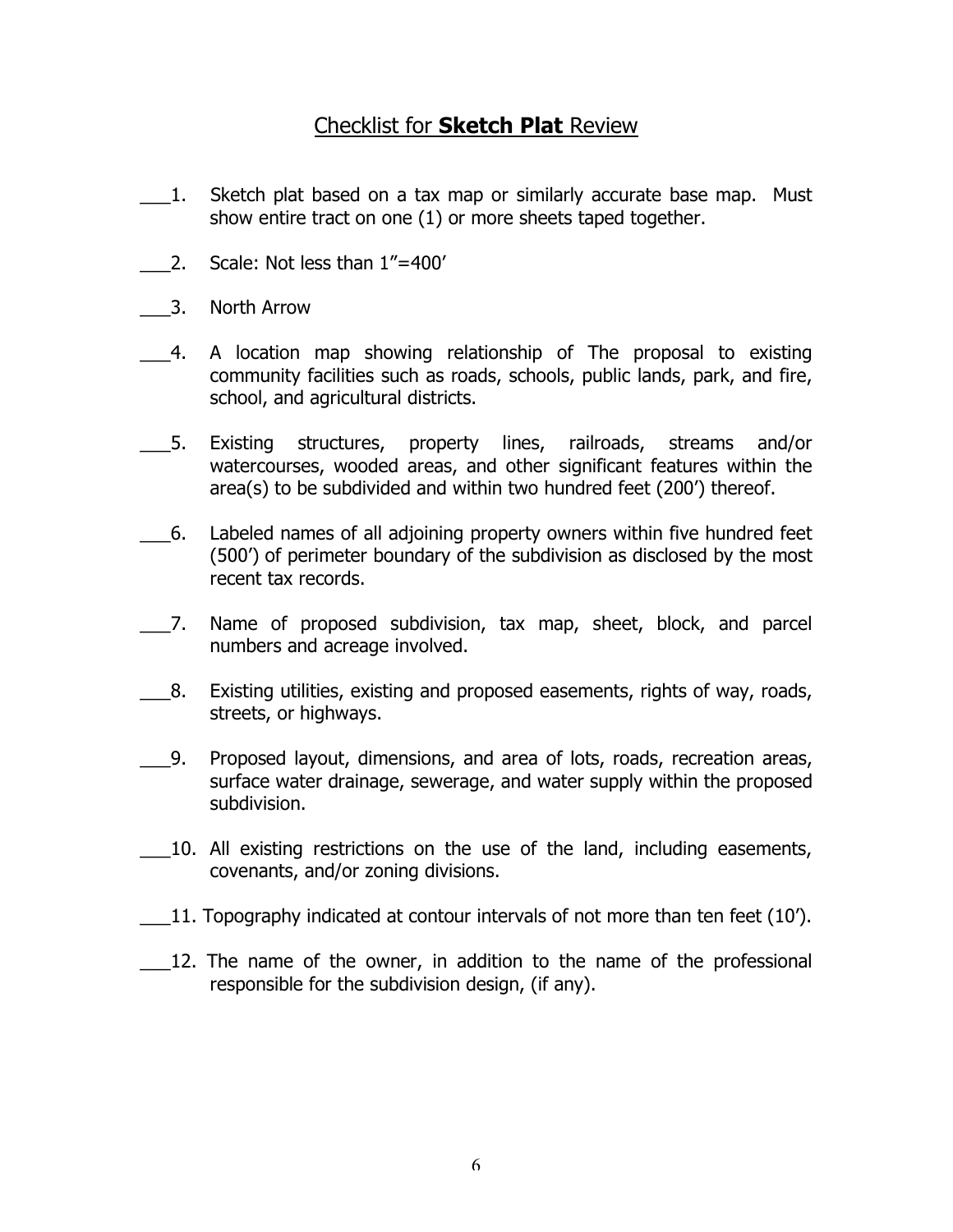# Checklist for **Final Plat** Review

Items listed in the sketch plat review should also be included on the Final Plat Review<sup>2</sup>.

- \_\_\_1. Three (3) copies of plat (Clearly marked "Final Plat").
- \_\_\_2. Proposed subdivision name or identifying title, the name of the Town and County in which it is located, the name and address of the owner of record and of the subdivider (if different than owner), the name, certification and seal of the registered engineer or licensed land surveyor who prepared the plat, the names of the owners of record of adjoining properties and of properties directly across the road. Scale, true North point, and date.
- 3. Location of existing buildings, wooded areas, wetlands, ponds, creeks, drainage ways, stone walls, burial grounds, large trees, and other features to be retained or removed.
- \_\_\_4. Sufficient data to enable the Planning Board to readily determine the location, bearing and length of every road line, lot line, and boundary line and to be able to reproduce such lines upon the ground. The length and bearing of all straight lines, radii, length of curves and central angles of all curves and tangent bearings shall be given for each road. All dimensions and angles of the lines of each lot shall be shown. All dimensions shall be shown in feet and decimals of a foot. Where applicable, this data should be referenced to monuments and tied to previously established reference points.
- 5. All public open spaces for which deeds are included and the title(s) to which is reserved by the developer. For any of the latter, there shall be submitted with the plat, copies of agreements or other documents showing the manner in which such areas are to be maintained and the provisions determined for such maintenance. All offers of cession and all covenants governing the maintenance of unceded open space shall bear the certificate of approval from the Town Attorney as to their form and legal sufficiency.
- \_\_\_6. Roads, pedestrian walkways, lots, reservations, easements, and other areas to be dedicated to public use.
- \_\_\_7. Notations explaining any drainage, sight, slope, road widening, park area or other reservations or easements, as may be required by the Planning Board, including any self-imposed restrictions or covenants.
- $\Box$ 8. The boundaries of the property, location, total acreage in the entire subdivision and the identification number and acreage of all lots and land reservations within the proposed subdivision. Lots and blocks shall be numbered or lettered in accordance with the prevailing Town practice.

 $^2$  This checklist is not a substitute for the Town of Roxbury's subdivision regulations. It is the responsibility of the Applicant/s to ensure they have reviewed and included all subdivision requirements listed in the Towns regulations.